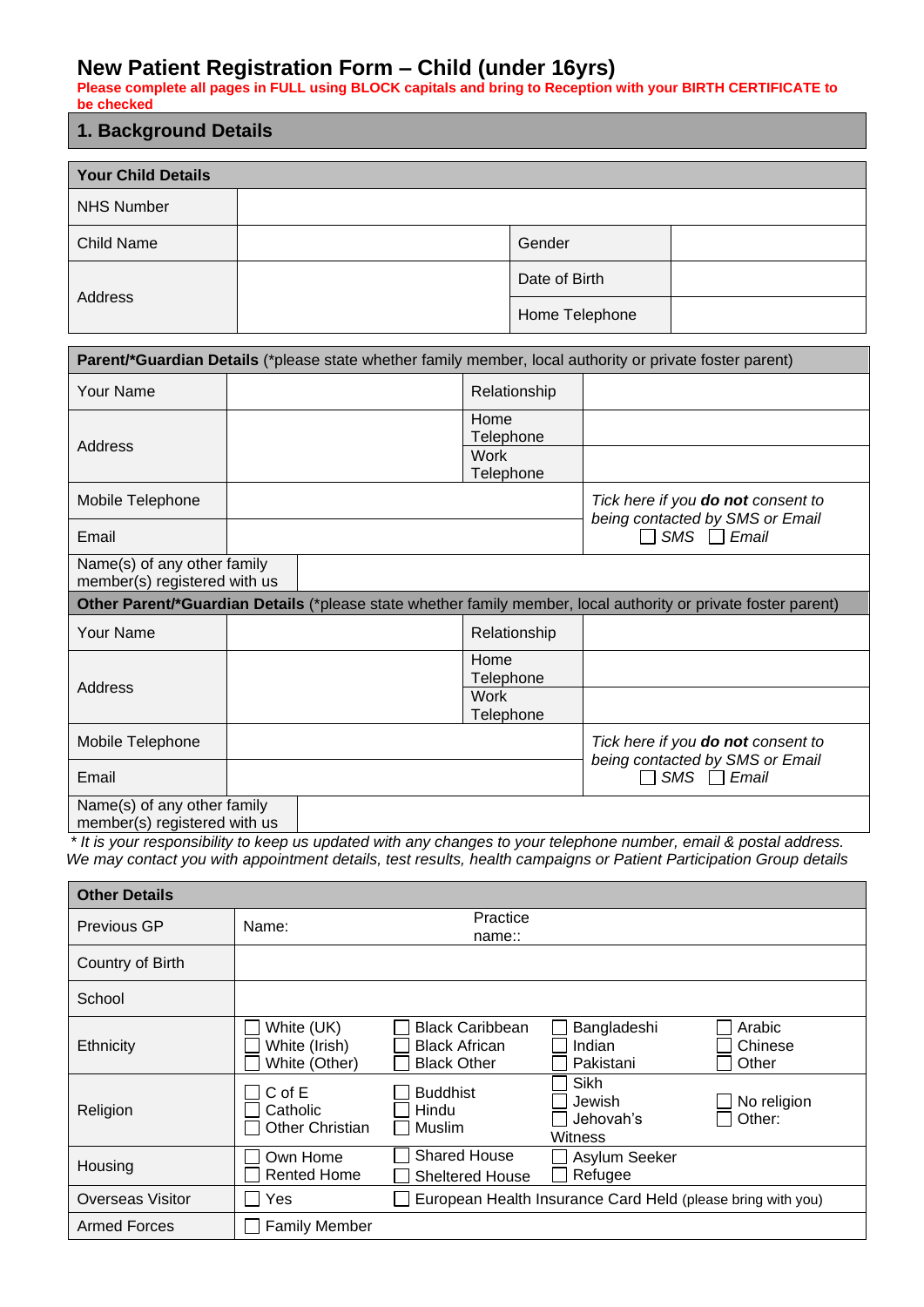| <b>Communication Needs</b> |                                                                                                                  |                              |            |  |  |  |  |
|----------------------------|------------------------------------------------------------------------------------------------------------------|------------------------------|------------|--|--|--|--|
|                            | What is your main spoken language?                                                                               |                              |            |  |  |  |  |
| Language                   | Do you need and interpreter? $\Box$ Yes                                                                          | l INo                        |            |  |  |  |  |
|                            | Do you have any communication difficulties? $\Box$ Yes                                                           |                              | 7 No       |  |  |  |  |
|                            | If Yes please identify below                                                                                     |                              |            |  |  |  |  |
| Communication              | Hearing aid<br>$\Box$ Large print                                                                                | <b>British Sign Language</b> |            |  |  |  |  |
|                            | Lip reading<br><b>Braille</b>                                                                                    | Makaton Sign Language        | Guide dog  |  |  |  |  |
|                            |                                                                                                                  |                              |            |  |  |  |  |
| 2. Medical History         |                                                                                                                  |                              |            |  |  |  |  |
|                            |                                                                                                                  |                              |            |  |  |  |  |
| <b>Medical History</b>     |                                                                                                                  |                              |            |  |  |  |  |
|                            | Has your child suffered from any of the following conditions?                                                    |                              |            |  |  |  |  |
| $\Box$ Asthma              | $\Box$ Depression<br><b>Diabetes</b><br>Epilepsy                                                                 |                              |            |  |  |  |  |
|                            | Any other conditions, operations or hospital admission details:                                                  |                              |            |  |  |  |  |
|                            |                                                                                                                  |                              |            |  |  |  |  |
|                            |                                                                                                                  |                              |            |  |  |  |  |
|                            |                                                                                                                  |                              |            |  |  |  |  |
|                            |                                                                                                                  |                              |            |  |  |  |  |
| <b>Family History</b>      |                                                                                                                  |                              |            |  |  |  |  |
|                            | Please record any significant family history of close relatives with medical problems and confirm which relative |                              |            |  |  |  |  |
|                            | e.g. mother, father, brother, sister, grandparent                                                                |                              |            |  |  |  |  |
|                            | Asthma □ Heart Disease                                                                                           | Diabetes                     | Depression |  |  |  |  |
| COPD                       | $\vert\vert$ Stroke                                                                                              | Kidney Disease               | Thyroid    |  |  |  |  |
|                            |                                                                                                                  | Liver Disease                | Cancer     |  |  |  |  |
| Other:                     |                                                                                                                  |                              |            |  |  |  |  |

#### **Immunisations**

| Please provide details of your child's immunisations. Please use tick boxes.                  |                                                                                              |                                                                                              |  |                                                                                   |                                                             |                                                                     |
|-----------------------------------------------------------------------------------------------|----------------------------------------------------------------------------------------------|----------------------------------------------------------------------------------------------|--|-----------------------------------------------------------------------------------|-------------------------------------------------------------|---------------------------------------------------------------------|
| at 8 WEEKS OLD                                                                                | at 12 WEEKS<br><b>OLD</b>                                                                    | at 16 WEEKS<br><b>OLD</b>                                                                    |  | at 1 YEAR OLD                                                                     | at 3 YEARS<br><b>4 MONTHS OLD</b>                           | at 14 YEARS<br><b>OLD</b>                                           |
| DTaP/IPV/Hib<br>diptheria, tetanus,<br>pertussis*, polio,<br>haemophilus influenzae<br>type B | DTaP/IPV/Hib<br>diptheria, tetanus,<br>pertussis*, polio,<br>haemophilus influenza<br>type B | DTaP/IPV/Hib<br>diptheria, tetanus,<br>pertussis*, polio,<br>haemophilus influenza<br>type B |  | Hib/MenC<br>booster<br>haemophilus influenzae<br>type B, Meningococcal<br>group C | <b>DTaP/IPV</b><br>diptheria, tetanus,<br>pertussis*, polio | <b>Td/IPV</b><br>diptheria, tetanus,<br>polio                       |
| <b>IPCV</b><br>pnuemococcal                                                                   | Rotavirus<br>rotavirus                                                                       | <b>IPCV</b><br>pnuemococcal                                                                  |  | <b>PCV</b> booster<br>pnuemococcal                                                | <b>MMR</b><br>measles, mumps,<br>$rubella*$                 | <b>MenACWY</b><br>meningococcal<br>groups A, C, W, and<br>Y disease |
| MenB <sup>2</sup><br>meningococcal group B<br><b>Rotavirus</b>                                |                                                                                              | $ $ MenB <sup>2</sup><br>meningococcal group B                                               |  | <b>MMR</b><br>measles, mumps,<br>$rubella*$<br>MenB booster <sup>2</sup>          | cough<br>measles                                            | <i>*Pertussis</i> = whooping<br>*Rubella = German                   |
| rotavirus gastroenteritis                                                                     |                                                                                              |                                                                                              |  | meningococcal group B                                                             |                                                             |                                                                     |
| Have you had a Seasonal Flu vaccination?<br>No<br>please indicate where you had it            |                                                                                              |                                                                                              |  | From GP                                                                           | From Chemist                                                | From School                                                         |
| <b>Allergies</b>                                                                              |                                                                                              |                                                                                              |  |                                                                                   |                                                             |                                                                     |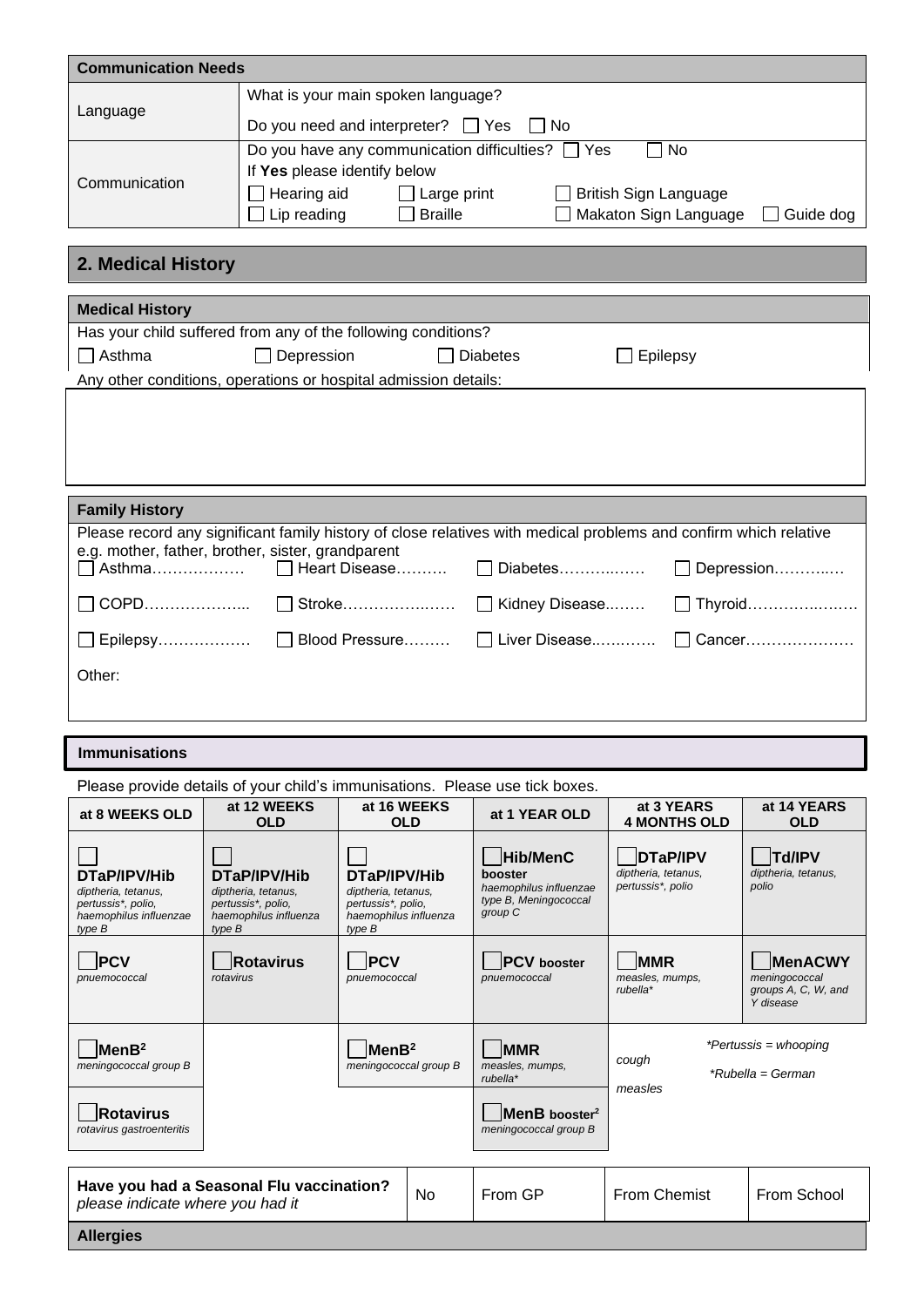|  | Please record any allergies or sensitivities below |  |
|--|----------------------------------------------------|--|
|  |                                                    |  |

#### **Current Medication**

Please check and include as much information about your child's current medication below If they have a previous repeat medication list please give this to us & they may need a medication review appointment

 $\Box$  None

## **3. Further Details**

#### **Named Accountable GP**

The GP who has overall responsibility for your child's care will be **Dr R Bhateja, Dr C Causer or Dr Minay**. We will send confirmation of your accountable GP once you are registered

*You are however entitled to make an appointment to see any GP of your choice, subject to availability.*

| <b>Electronic Prescribing</b>                                  |           |
|----------------------------------------------------------------|-----------|
| We use ETP (electronic/paperless prescribing). Please          | Pharmacy: |
| provide details of the pharmacy you would like to receive your |           |
| prescriptions for dispensing                                   |           |

| <b>Parent or Guardian Signature</b> |                                                                                  |
|-------------------------------------|----------------------------------------------------------------------------------|
| Signature                           | confirm that the information I have provided is true to the best of my knowledge |
| Name                                |                                                                                  |
| Date                                |                                                                                  |

If your address is at a caravan or leisure park, please provide us with a correspondence address

|  |                                 |  |  | Checklist Please ensure the following are done and provided so that your registration can be completed successfully |
|--|---------------------------------|--|--|---------------------------------------------------------------------------------------------------------------------|
|  | □ Completed & Signed Above Form |  |  |                                                                                                                     |

□ Completed & Signed GMS1 Form

**Birth Certificate** 

Photo Proof of ID (where applicable) *e.g. Passport, Photo Driving License or Photo ID card*

| <b>Practice Use Only</b> |              |                        |                |       |
|--------------------------|--------------|------------------------|----------------|-------|
| Appointment              | Required     | Not Required           |                |       |
| Photo ID                 | Passport     | $\Box$ Driving licence | Identity card  | Other |
| Proof of Address         | Utility Bill | Council Tax            | Bank Statement | Other |

### **4. Sharing Your Health Record (please read notes page 5)**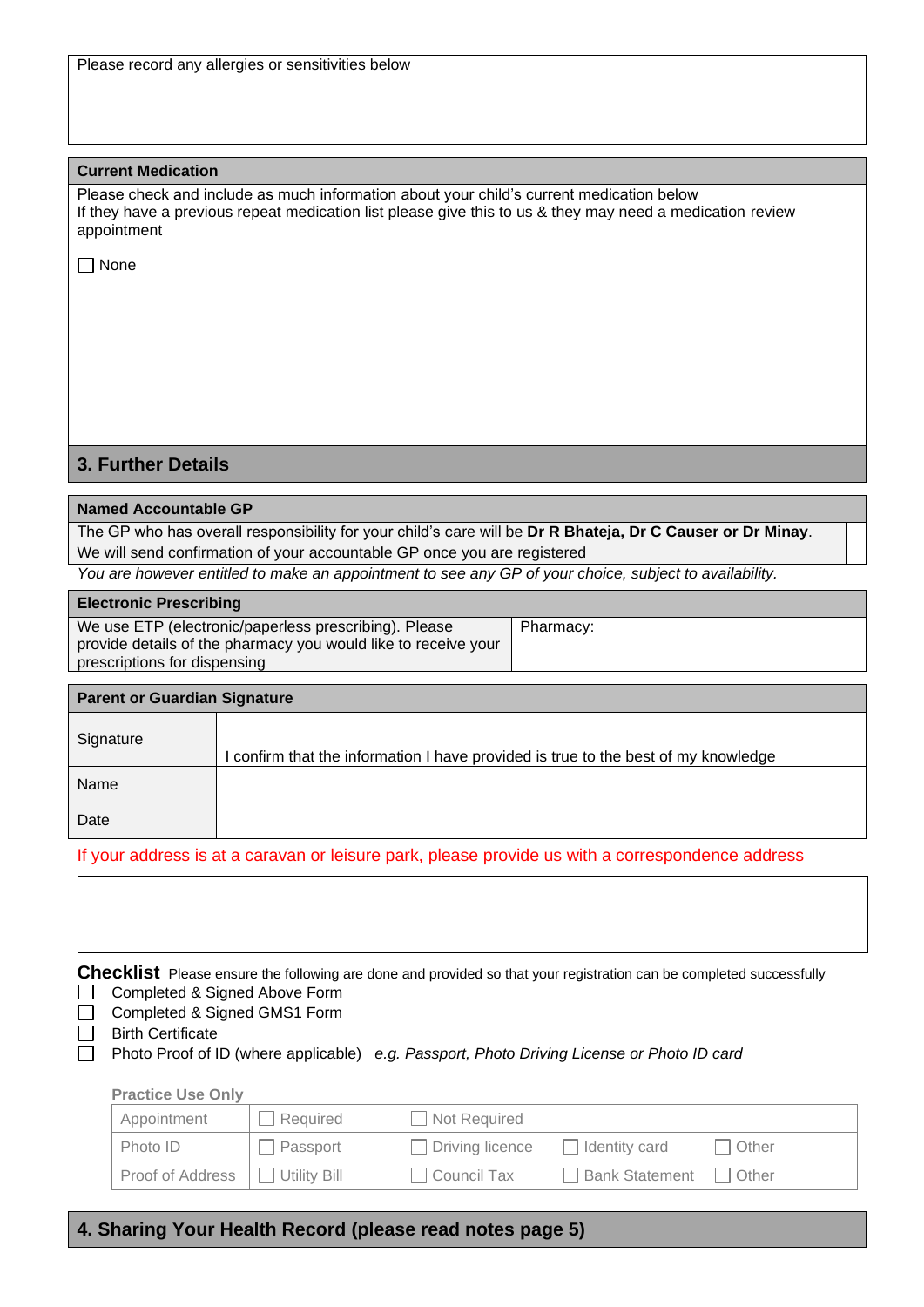| <b>Your Health Record</b>                                                                                                                                                          |
|------------------------------------------------------------------------------------------------------------------------------------------------------------------------------------|
|                                                                                                                                                                                    |
| Do you consent to your GP Practice sharing your Child's health record with other organisations who care for<br>them?                                                               |
| $\Box$ Yes (recommended option)<br>$\Box$ No                                                                                                                                       |
| Do you consent to your GP Practice viewing your Child's health record from other health organisations that care<br>for them?                                                       |
| $\Box$ Yes (recommended option)<br>l INo                                                                                                                                           |
| Your Summary Care Record (SCR)                                                                                                                                                     |
| Do you consent to your child having an Enhanced Summary Care Record with Additional Information?                                                                                   |
| $\Box$ Yes (recommended option)<br>No                                                                                                                                              |
| <b>Parent or Guardian Signature</b>                                                                                                                                                |
| Signature                                                                                                                                                                          |
| 5. Online Access To Your Child's Health Record (please read notes page 6)                                                                                                          |
| <b>Email Address</b>                                                                                                                                                               |
| I wish to have online access for my child to: Please tick all that apply                                                                                                           |
| View & book appointments                                                                                                                                                           |
| View & request medication                                                                                                                                                          |
| Access coded medical record (contains any medical codes that have been recorded)                                                                                                   |
| Access full medical record (contains medical codes and any free text that has been recorded)                                                                                       |
| <b>Access Summary Care Record</b>                                                                                                                                                  |
| Complete online questionnaires                                                                                                                                                     |
| I wish to access my child's medical record & understand & agree with each statement: Please tick all that<br>apply                                                                 |
|                                                                                                                                                                                    |
| I have read and understood the 'Important Information' section below                                                                                                               |
| I will be responsible for the security of the information that I see or download                                                                                                   |
| If I choose to share my child's information with anyone else, this is at my own risk                                                                                               |
| I will contact the practice as soon as possible if I suspect that my account has been accessed by someone                                                                          |
| without my agreement<br>If I see information in the record that it not about my child, or is inaccurate I will log out immediately and<br>contact the practice as soon as possible |
| Please bring photographic proof of YOUR identification in order for the process to be completed                                                                                    |
| <b>Parent or Guardian Signature</b>                                                                                                                                                |

**Sharing Your Health Record** (please detach and keep for reference)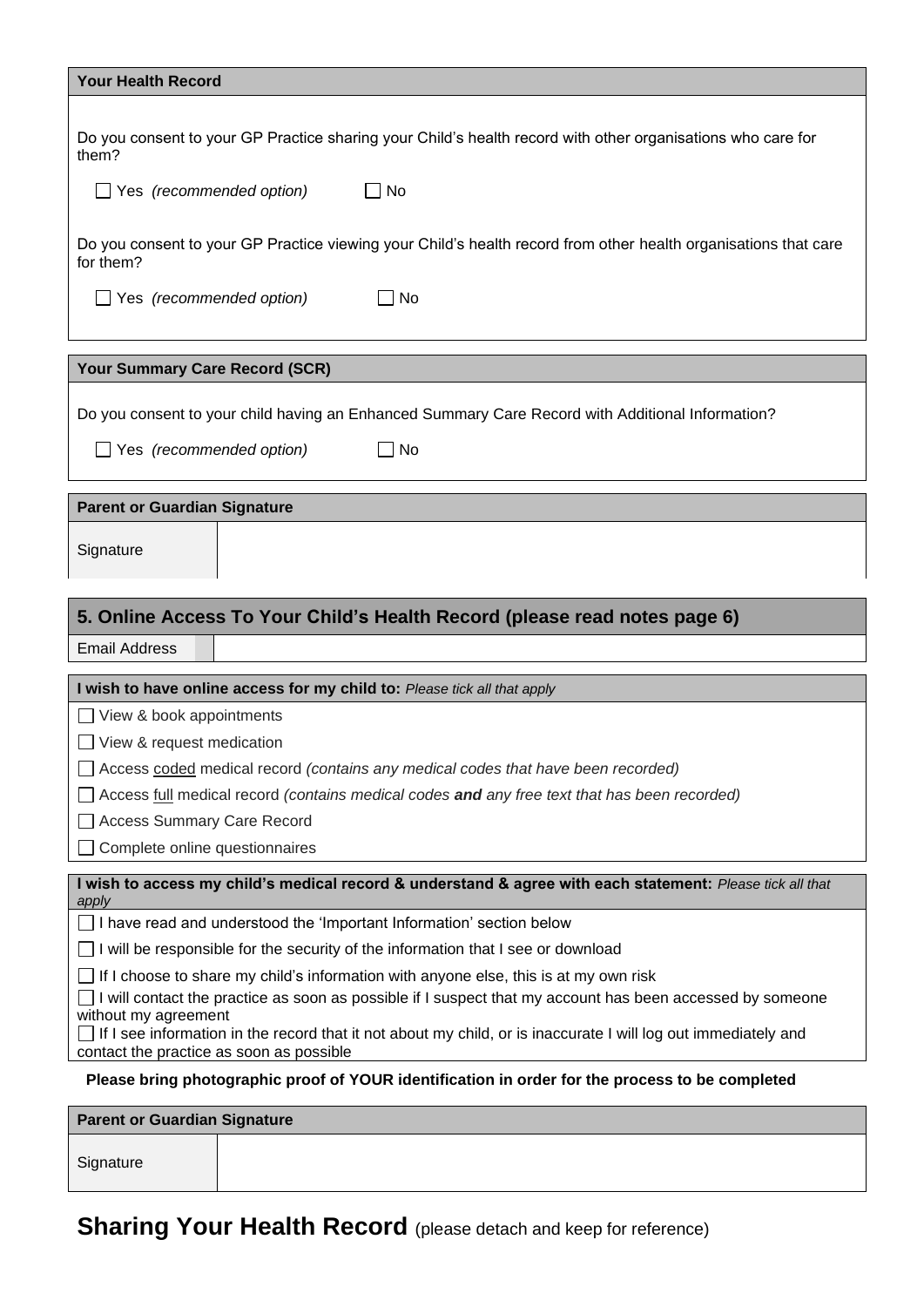# **What is your health record?**

Your health record contains all the clinical information about the care you receive. When you need medical assistance it is essential that clinicians can securely access your health record. This allows them to have the necessary information about your medical background to help them identify the best way to help you. This information may include your medical history, medications and allergies.

## **Why is sharing important?**

Health records about you can be held in various places, including your GP practice and any hospital where you have had treatment. Sharing your health record will ensure you receive the best possible care and treatment wherever you are and whenever you need it. Choosing not to share your health record could have an impact on the future care and treatment you receive. Below are some examples of how sharing your health record can benefit you:

- Sharing your contact details This will ensure you receive any medical appointments without delay
	- Sharing your medical history This will ensure emergency services accurately assess you if needed
- 
- Sharing your medication list This will ensure that you receive the most appropriate medication
- - Sharing your allergies This will prevent you being given something to which you are allergic
- Sharing your test results This will prevent further unnecessary tests being required

## **Is my health record secure?**

Yes. There are safeguards in place to make sure only organisations you have authorised to view your records can do so. You can also request information regarding who has accessed your information from both within and outside of your surgery.

# **Can I decide who I share my health record with?**

Yes. You decide who has access to your health record. For your health record to be shared between organisations that provide care to you, your consent must be gained.

# **Can I change my mind?**

Yes. You can change your mind at any time about sharing your health record, please just let us know.

#### **Can someone else consent on my behalf?**

If you do not have capacity to consent and have a Lasting Power of Attorney, they may consent on your behalf. If you do not have a Lasting Power of Attorney, then a decision in best interests can be made by those caring for you.

#### **What about parental responsibility?**

If you have parental responsibility and your child is not able to make an informed decision for themselves, then you can make a decision about information sharing on behalf of your child. If your child is competent then this must be their decision.

# **What is your Summary Care Record?**

Your Summary Care Record contains basic information including your contact details, NHS number, medications and allergies. This can be viewed by GP practices, Hospitals and the Emergency Services. If you do not want a Summary Care Record, please ask your GP practice for the appropriate opt out form. With your consent, additional information can be added to create an Enhanced Summary Care Record. This could include your care plans which will help ensure that you receive the appropriate care in the future.

#### **How is my personal information protected?**

The Lighthouse Group Practice will always protect your personal information. For further information about this, please see our Privacy Notice on our website or please speak to a member of our team

For further information about your health records, please see: www.nhs.uk/NHSEngland/thenhs/records

For further information about how the NHS uses your data for research & planning and to opt-out, please see: [www.nhs.uk/your-nhs-data-matters](http://www.nhs.uk/your-nhs-data-matters)